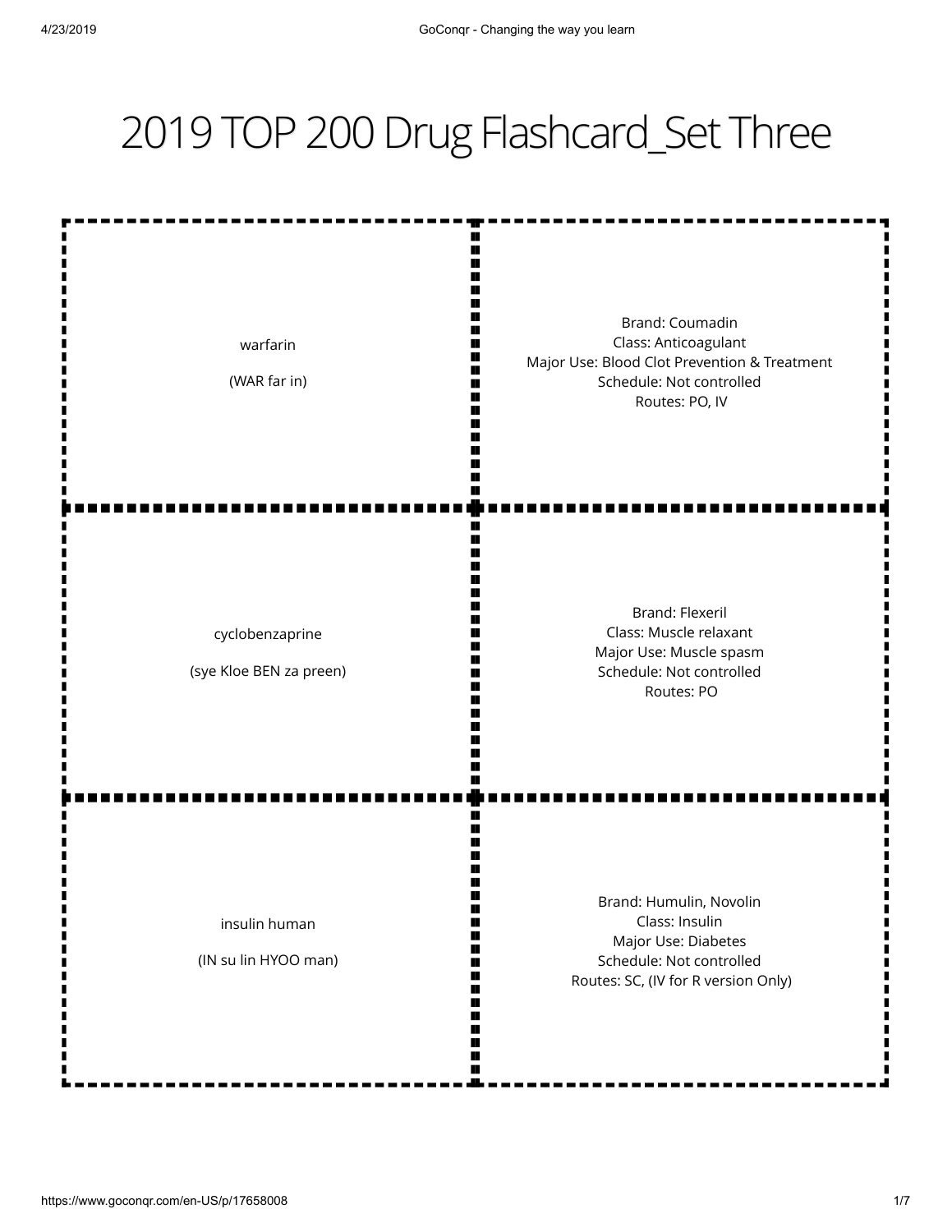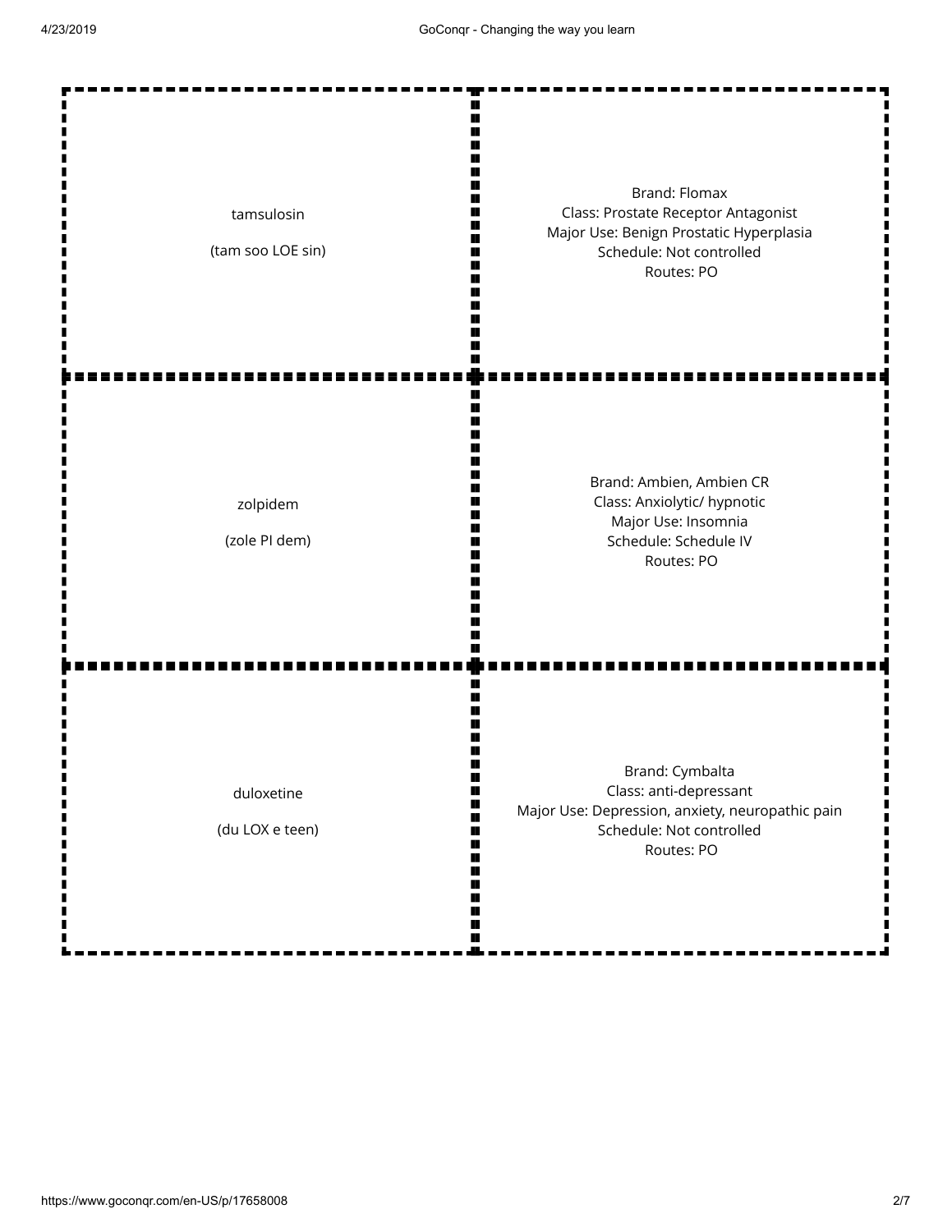Brand: Ortho Tri-Cyclen, Ortho Tricyclen Lo, TriNessa, Tri-Sprintec ethinyl estradiol + norgestimate Class: Oral birth control Major Use: Contraception (ETH in il ess tra DYE ole) + (nor JESS tim ate) Schedule: Not controlled Routes: PO Brand: Zantac Class: Histamine Blocker (H2) ranitidine г Major Use: GERD, duodenal & gastric ulcers п (ra NIT i deen) Schedule: Not controlled Routes: PO, IM, IV Brand: Effexor, Effexor XR Class: Anti-depressant venlafaxine Major Use: Depression, Anxiety, Panic Disorder П (Ven la fax een) Schedule: Not contorlled п п Routes: PO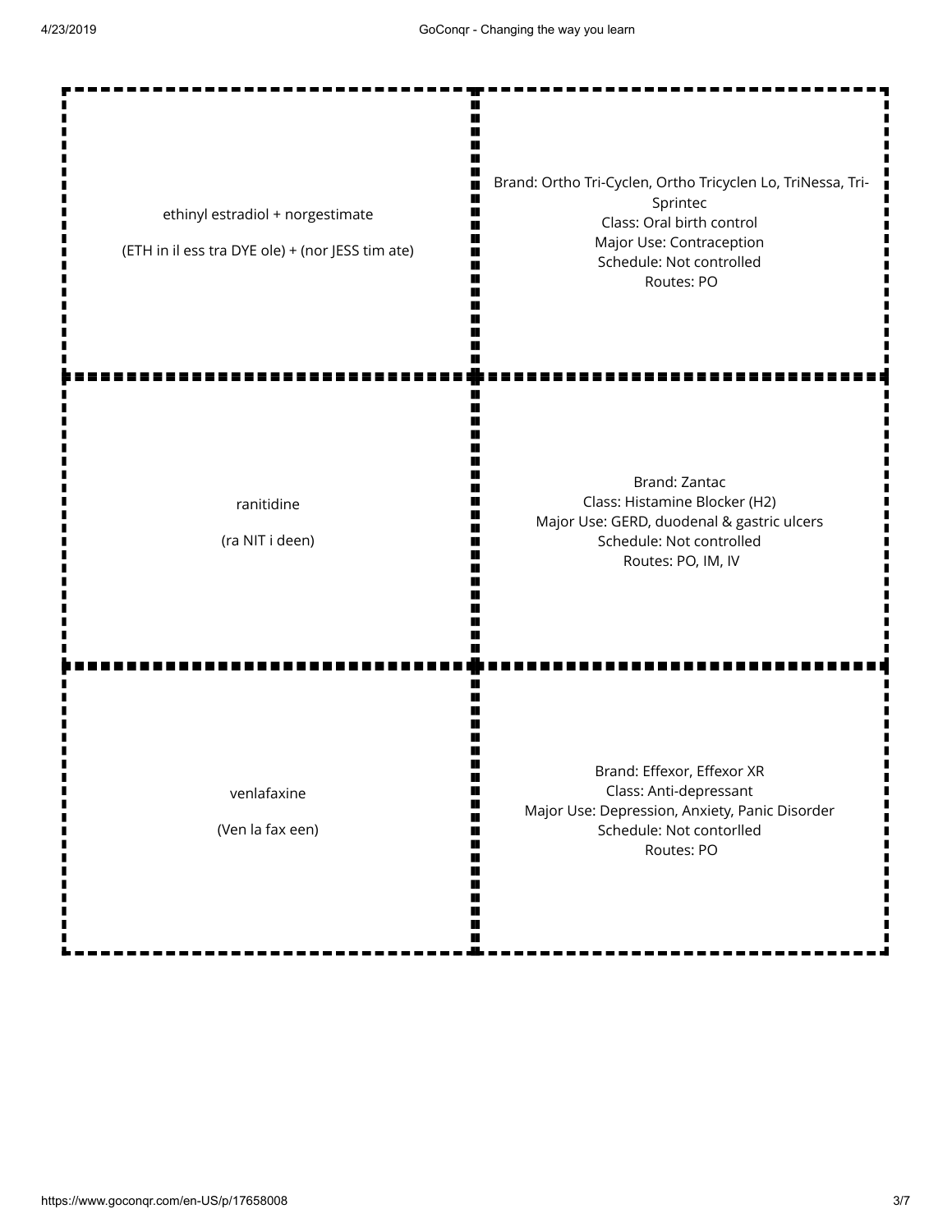| fluticasone + salmeterol<br>(floo TIK a sone) + (sal MET er ole) | Brand: Advair Diskus<br>Class: Branchodilator + Steroid<br>Major Use: Asthma, COPD<br>Schedule: Not controlled<br>Routes: Inhalation  |
|------------------------------------------------------------------|---------------------------------------------------------------------------------------------------------------------------------------|
| oxycodone<br>(ox i KOE done)                                     | Brand: OxyContin, OxylR, Roxicodone<br>Class: Narcotic pain reliever<br>Major Use: Pain Relief<br>Schedule: Schedule II<br>Routes: PO |
| azithromycin<br>(a ZITH roe MYE sin)                             | Brand: Zithromax<br>Class: Macrolide antibiotic<br>Major Use: Bacterial infection<br>Schedule: Not controlled<br>Routes: PO, IV       |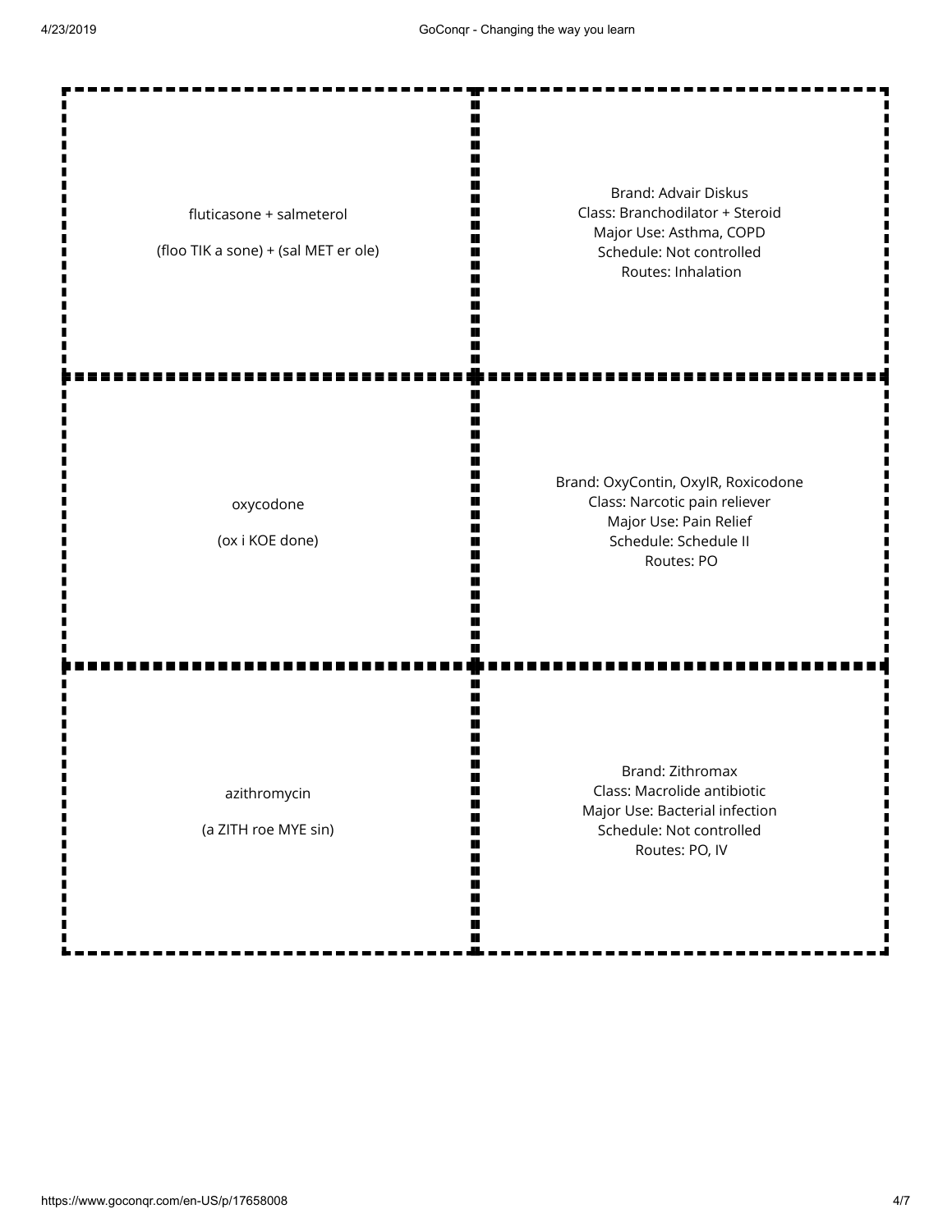г П  $\blacksquare$  $\blacksquare$ 

г г

п  $\blacksquare$ 

п

П  $\blacksquare$ ī

amphetamine + dextroamphetamine

(am FET a meen) + (DEX troe am FET a meen)

Brand: Adderall, Adderall XR Class: CNS stimulants Major Use: ADHD, Narcolepsy Schedule: Schedule II Routes: PO

lorazepam

(lor AY ze pam)

Brand: Ativan Class: Benzodiazepine Major Use: Anxiety, Insomnia, Seizures Schedule: Schedule IV Routes: PO, IM, IV

allopurinol

(al oh PURE i nole)

Brand: Zyloprim Class: Xanthine Oxidase Inhibitor Major Use: Hyperuricemia, Gout prophylaxis Schedule: Not controlled Routes: PO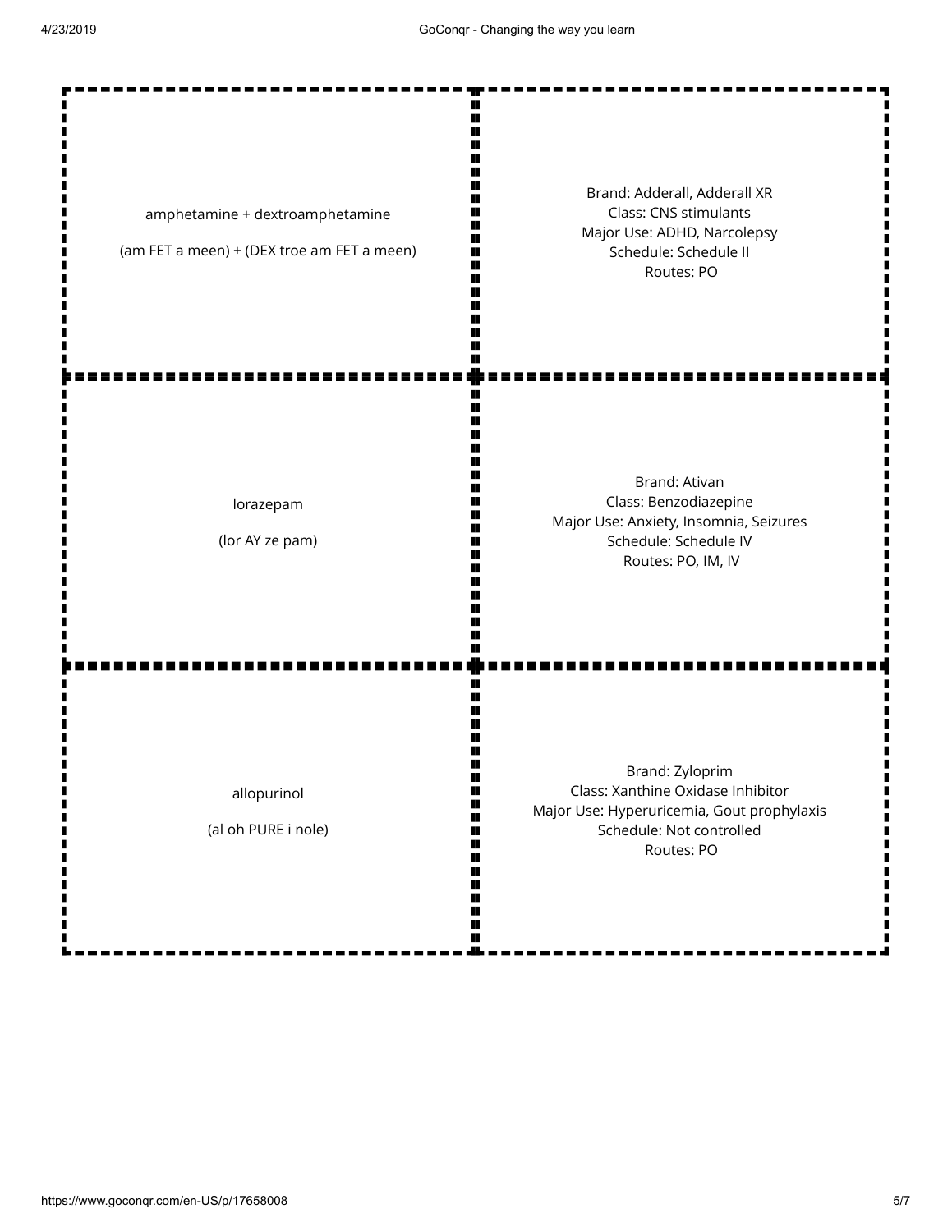| paroxetine<br>(pa Rox a teen)           | Brand: Paxil, Paxil CR<br>Class: SSRI inhibitor<br>Major Use: Depression, OCD, Panic disorder<br>Schedule: Not Controlled<br>Routes: PO                 |
|-----------------------------------------|---------------------------------------------------------------------------------------------------------------------------------------------------------|
| methylphenidate<br>(METH il FEN i date) | Brand: Concerta, Ritalin, Ritalin SR, Metadate, Methylin<br>Class: CNS stimulants<br>Major Use: ADHD, Narcolepsy<br>Schedule: Schedule II<br>Routes: PO |
| estradiol<br>(ess tra DYE ole)          | <b>Brand: Estrace</b><br>Class: Hormone replacement (Estrogen)<br>Major Use: Menopause, hypoestrogenism<br>Schedule: Not controlled<br>Routes: PO       |